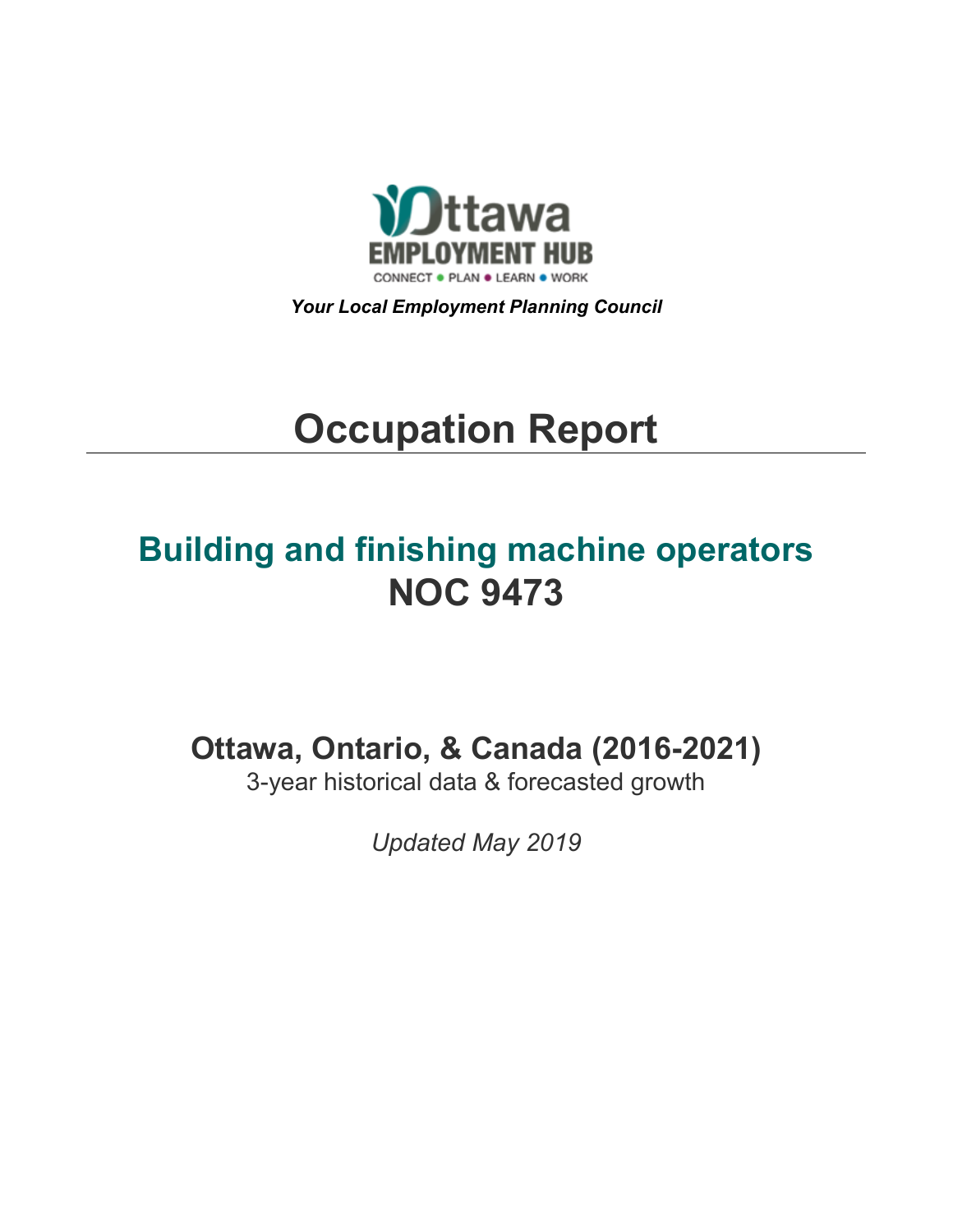

## **Building and finishing machine operators**

| <b>Ottawa Outlook</b> |  |
|-----------------------|--|
|                       |  |
|                       |  |

| <b>NOC 9473</b> |  |
|-----------------|--|
|-----------------|--|

 $\overrightarrow{H}$  Fair  $\overrightarrow{H}$  Good  $\overrightarrow{H}$   $\overrightarrow{H}$ 

*Based on past and forecasted growth.*

## **A Local Snapshot**

- Employment in this occupation **decreased in Ottawa from 2016 to 2018** (**3.4%**); it is forecast to **decrease an additional 2.8%** over the next three years.
- **None** were **unemployed in Ottawa in 2016; none** of those in this occupation were **self-employed**.
- **Median hourly wage** for this occupation was **\$17.49**.
- **95.4%** of the 2018 jobs were in the **Printing and related support activities** industry sector.
- Ottawa has a **lower share of this occupation** than the nation.
- **Provincially**, this occupation showed a decrease from 2016 to 2018 (**19.1%**); it is expected to decrease an additional **15.7%** over the next three years.
- *Canada Job Bank* forecasted **limited** employment potential for this occupation in Ottawa from 2018-2020.

## **Overview**

| <b>Ottawa Jobs (2018)</b>          | <b>142</b> (None were self-employed) |                       |      |
|------------------------------------|--------------------------------------|-----------------------|------|
| 2016 Ottawa Unemployment Rate      | $0.0\%$                              | Ontario               | 4.8% |
| Location Quotient to Nation (2018) | 0.65                                 |                       |      |
| Change in Jobs (2016 - 2018)       | $-3.4%$                              | $(2018 - 2021)$ -2.8% |      |

*NOTE: Location quotient (LQ) is a way of quantifying how concentrated a particular occupation is in a region compared to the nation or province. A quotient of 1.00 means Ottawa has the same share of the occupation as the nation/province. A quotient higher than 1.00 means Ottawa has a greater share, and lower than 1.00 means Ottawa's share is lower than the average.*

## **OTTAWA | Percentile Earnings** *(not including self-employed)*

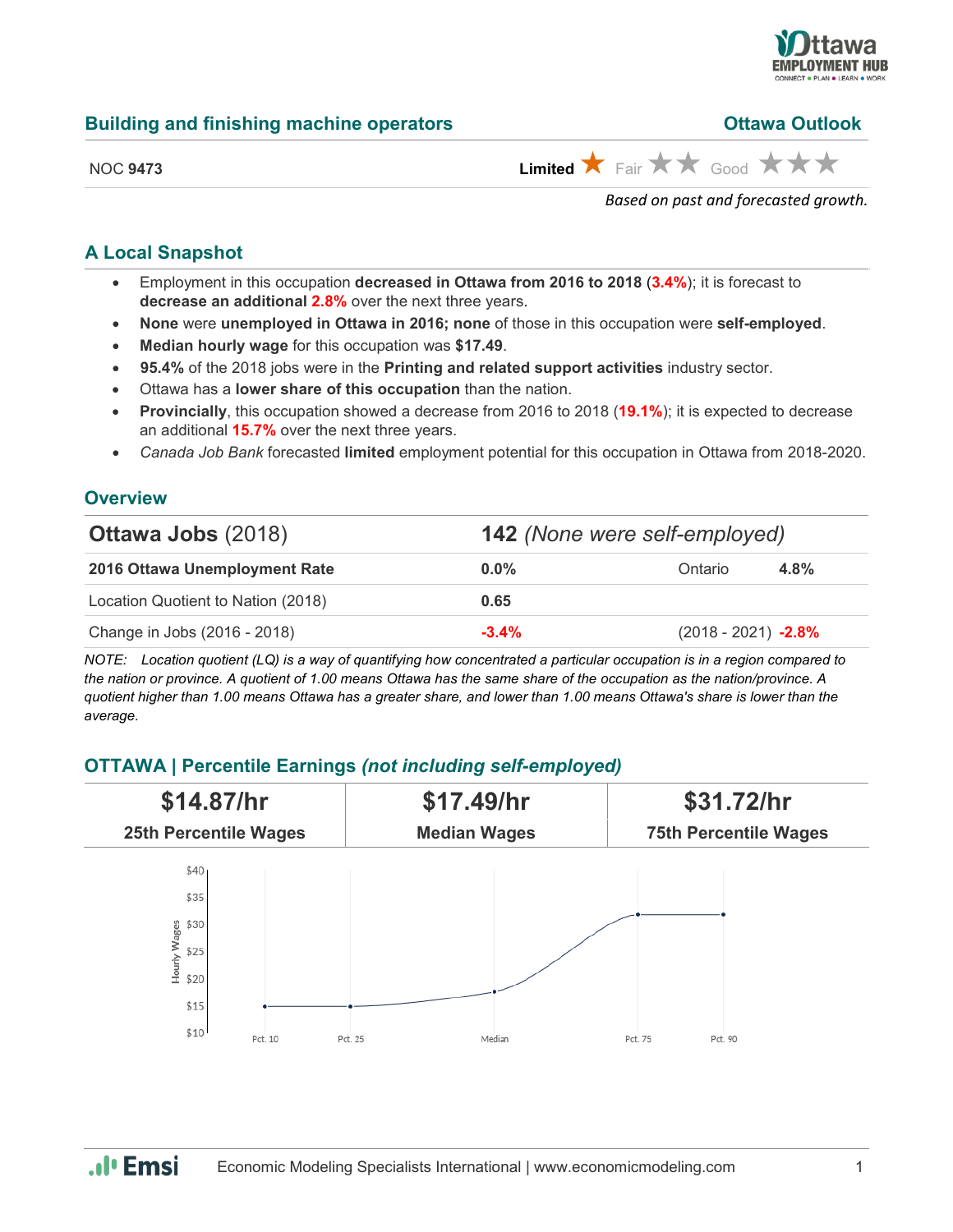

## **Ottawa | Growth**

|                  | 138              |                    | $-6.1\%$             |
|------------------|------------------|--------------------|----------------------|
| <b>2016 Jobs</b> | <b>2021 Jobs</b> | Change (2016-2021) | % Change (2016-2021) |

## **Regional Trends**



|           | <b>Region</b> |               | <b>2016 Jobs</b> | <b>2021 Jobs</b> | Change   | % Change |
|-----------|---------------|---------------|------------------|------------------|----------|----------|
| s,        | Ottawa        |               | 147              | 138              | $-9$     | $-6.1%$  |
|           | Ontario       |               | 2,739            | 1,869            | $-870$   | $-31.8%$ |
|           | Canada        |               | 7,850            | 6,210            | $-1,640$ | $-20.9%$ |
|           |               | <b>Ottawa</b> |                  | <b>Ontario</b>   |          | Canada   |
| 2016 Jobs |               | 147           |                  | 2,739            |          | 7,850    |
| 2017 Jobs |               | 145           |                  | 2,474            |          | 7,267    |
| 2018 Jobs |               | 142           |                  | 2,216            |          | 6,785    |
| 2019 Jobs |               | 142           |                  | 2,109            |          | 6,649    |
| 2020 Jobs |               | 140           |                  | 1,978            |          | 6,405    |
| 2021 Jobs |               | 138           |                  | 1,869            |          | 6,210    |

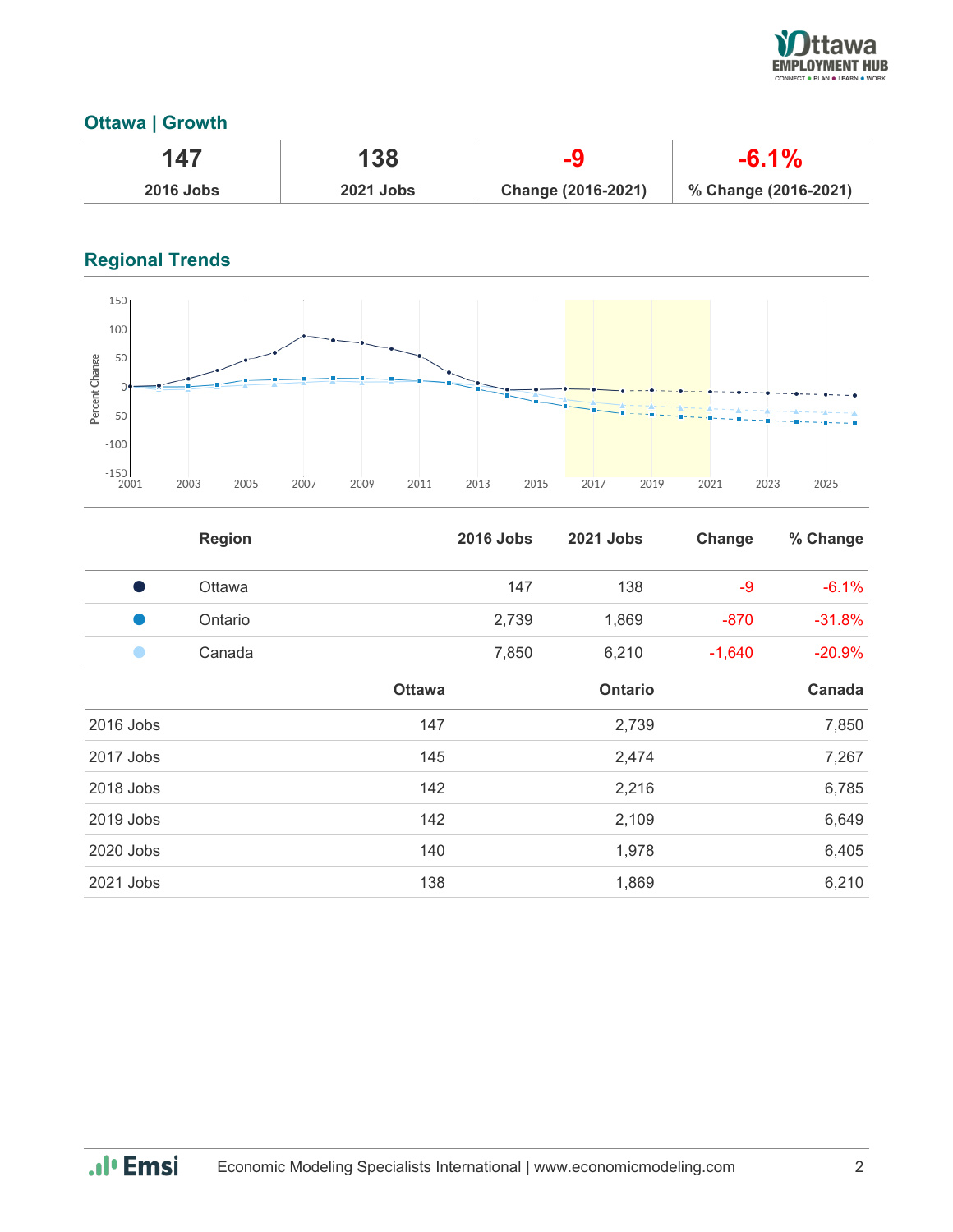

## **Ottawa | Industries Employing this Occupation**

| <b>Industry</b>                         | <b>Occupation</b><br>Jobs in<br><b>Industry</b><br>(2018) | $%$ of<br><b>Occupation</b><br>in Industry<br>(2018) | % of Total<br>Jobs in<br><b>Industry</b><br>(2018) |
|-----------------------------------------|-----------------------------------------------------------|------------------------------------------------------|----------------------------------------------------|
| Printing and related support activities | 135                                                       | 95.4%                                                | 6.0%                                               |
| <b>Employment services</b>              | ~10                                                       | 1.3%                                                 | $0.0\%$                                            |
| Other federal services (9112-9119)      | < 10                                                      | $1.0\%$                                              | $0.0\%$                                            |
| Other support services                  | ~10                                                       | 0.8%                                                 | 0.1%                                               |
| <b>Universities</b>                     | ~10                                                       | 0.8%                                                 | $0.0\%$                                            |

*NOTE: Inverse staffing patterns provides a table of percentages that shows how regional occupations are divided up among regional industries. For example, an inverse staffing pattern for registered nurses may show that 70% of RNs are employed by hospitals, 10% by local government (i.e., public schools), 10% by nursing homes, and 10% by offices of physicians.*

## **Educational programs and completions in Ottawa** *(public institutions only***)**

|                 |                        | 95                        |
|-----------------|------------------------|---------------------------|
|                 | Programs (2016)        | <b>Completions (2016)</b> |
| <b>CIP Code</b> | Program                | <b>Completions (2016)</b> |
| 10.03           | Graphic communications | 95                        |

*NOTE: EMSI Analyst uses Statistics Canada's PSIS data to compile completions for postsecondary programs offered in Canada, classified by the 2016 CIP codes. 2016 data includes those who graduated in spring 2017.*



**Job Postings by Month**

*NOTE: Based on newly published job postings first found between January 01, 2018 and December 31, 2018 AND location is Ottawa Census Sub-division, Vicinity Jobs.*